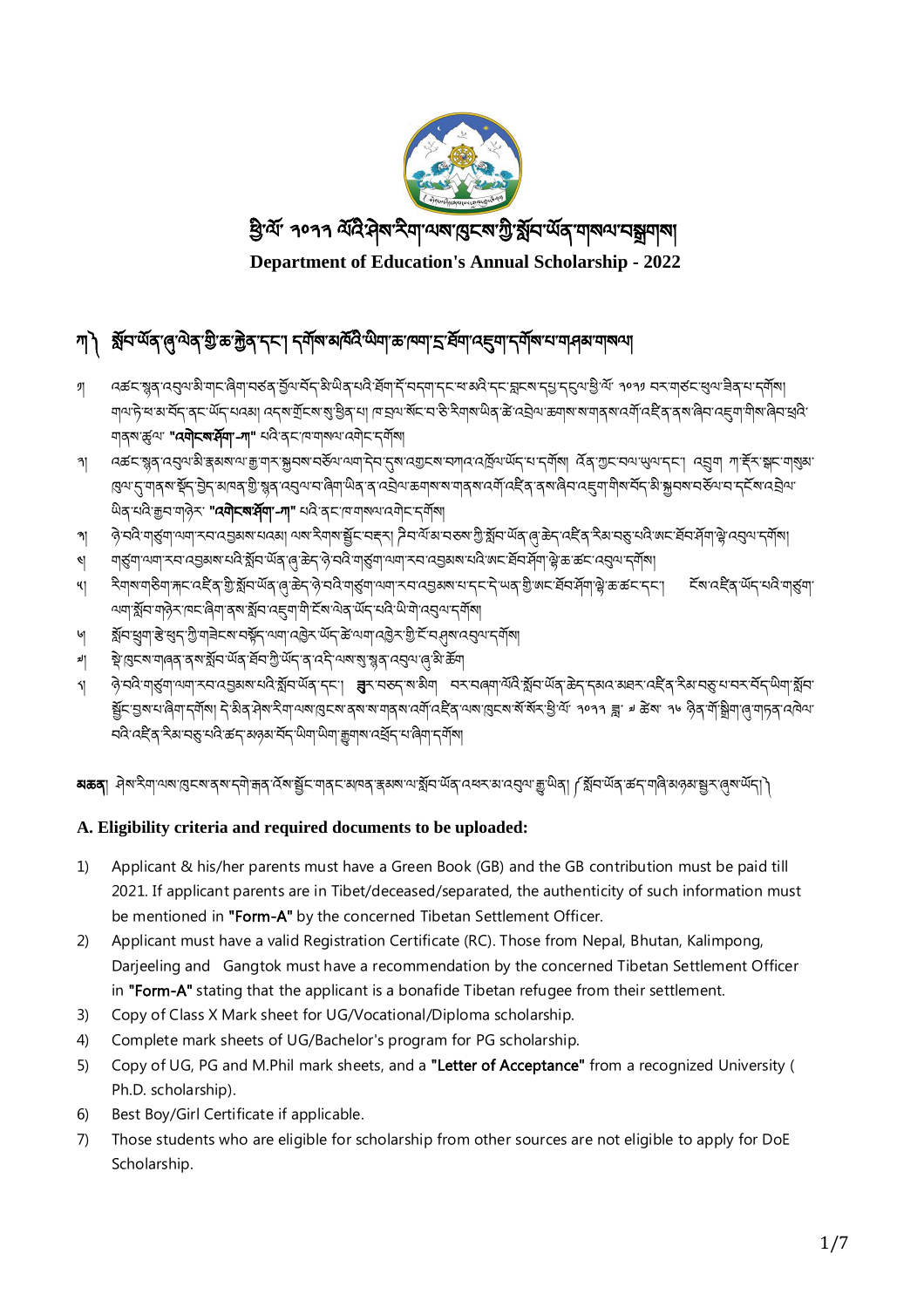- 8) For all UG / DOE Reserved Seats / Gap Year Scholarship one must have taken Tibetan Language till Class X or must clear "Tibetan Language Proficiency Test (TLPT) - 2022 be conducted by the DOE at respective Tibetan Settlement Offices on 26th July 2022.
- Note: Department of Education would be providing additional scholarship to those who wish to pursue B.Sc. B.Ed. (Reserved and Non Reserved seats) / BA. B.Ed. and B.Ed courses. (DOE Scholarship norms attached.)

## াণ ব্লী মুন কৰ বৰ বিষয়ে অনি অনুসৰী বিষয়

**B. Scholarship seat against each course.**

# া প্ৰস্নতন্ক্ষিত্ৰা ৰাজ্যৰ স্বাসী

### **1.** Reserved Seats (23 reserved seats)

#### Reserved seats application Link: https://forms.gle/7ZssdX12m4Lz2TLJ8

Last Date: For MBBS and Engg reserved seats: 31st July 2022, other reserved seats: 20th July 2022 by 11:59 pm.

| <b>I. RESERVED SEATS FOR DEGREE COURSES</b>            |                                                      |                |                                    |                          |  |
|--------------------------------------------------------|------------------------------------------------------|----------------|------------------------------------|--------------------------|--|
| S.No.                                                  | <b>Subject/Course</b>                                | <b>Seat</b>    | Min % Required for Admission       | Min % for<br>Scholarship |  |
| 1                                                      | Medical seats (MBBS) 5 HP seats and 1<br>CTSA Seats. | 6              | 60% in class XII & 60% in PCB      | 60%                      |  |
| 2                                                      | Civil Engineering                                    | $\mathfrak{2}$ | 50% in class XII & 50% in PCM      | 60%                      |  |
| $\mathcal{R}$                                          | <b>Mechanical Engineering</b>                        | 1              | 50% in class XII & 50% in PCM      | 60%                      |  |
| 4                                                      | <b>Chemical Engineering</b>                          | $\mathbf{1}$   | 50% in class XII & 50% in PCM      | 60%                      |  |
| $\overline{5}$                                         | Computer Engineering                                 | $\mathfrak{2}$ | 50% in class XII & 50% in PCM      | 60%                      |  |
| 6                                                      | <b>Electrical Engineering</b>                        | $\mathbf{1}$   | 45% in class XII & 45% in PCM      | 60%                      |  |
| $\tau$                                                 | <b>B.</b> Pharmacy                                   | 1              | 45% in PCB/M (Theory) of class XII | 60%                      |  |
|                                                        | <b>Total</b>                                         | 14             |                                    |                          |  |
| <b>II. RESERVED SEATS FOR DIPLOMA COURSES</b>          |                                                      |                |                                    |                          |  |
| 1                                                      | D. Pharmacy                                          | $\mathbf{1}$   | 45% in class XII PCB/M             | 55%                      |  |
| 2                                                      | <b>Chemical Engineering</b>                          | $\mathbf{1}$   | 45% in class XII PCB/M             | 55%                      |  |
| 3                                                      | <b>Electrical Engineering</b>                        | 1              | 45% in class XII PCB/M             | 55%                      |  |
| $\overline{4}$                                         | <b>Printing Engineering</b>                          | $\mathfrak{2}$ | 40% in class XII                   | 55%                      |  |
|                                                        | <b>Total</b>                                         | 5              |                                    |                          |  |
| III. RESERVED SEATS IN REGIONAL INSTITUTE OF EDUCATION |                                                      |                |                                    |                          |  |
| 1                                                      | B.Sc. B.Ed.                                          | 4              | 60% in class XII PCM/B             | 60%                      |  |
|                                                        | <b>Total</b>                                         | 4              |                                    |                          |  |

Note: Those applying for reserved seats have to apply separately for Scholarship if eligible.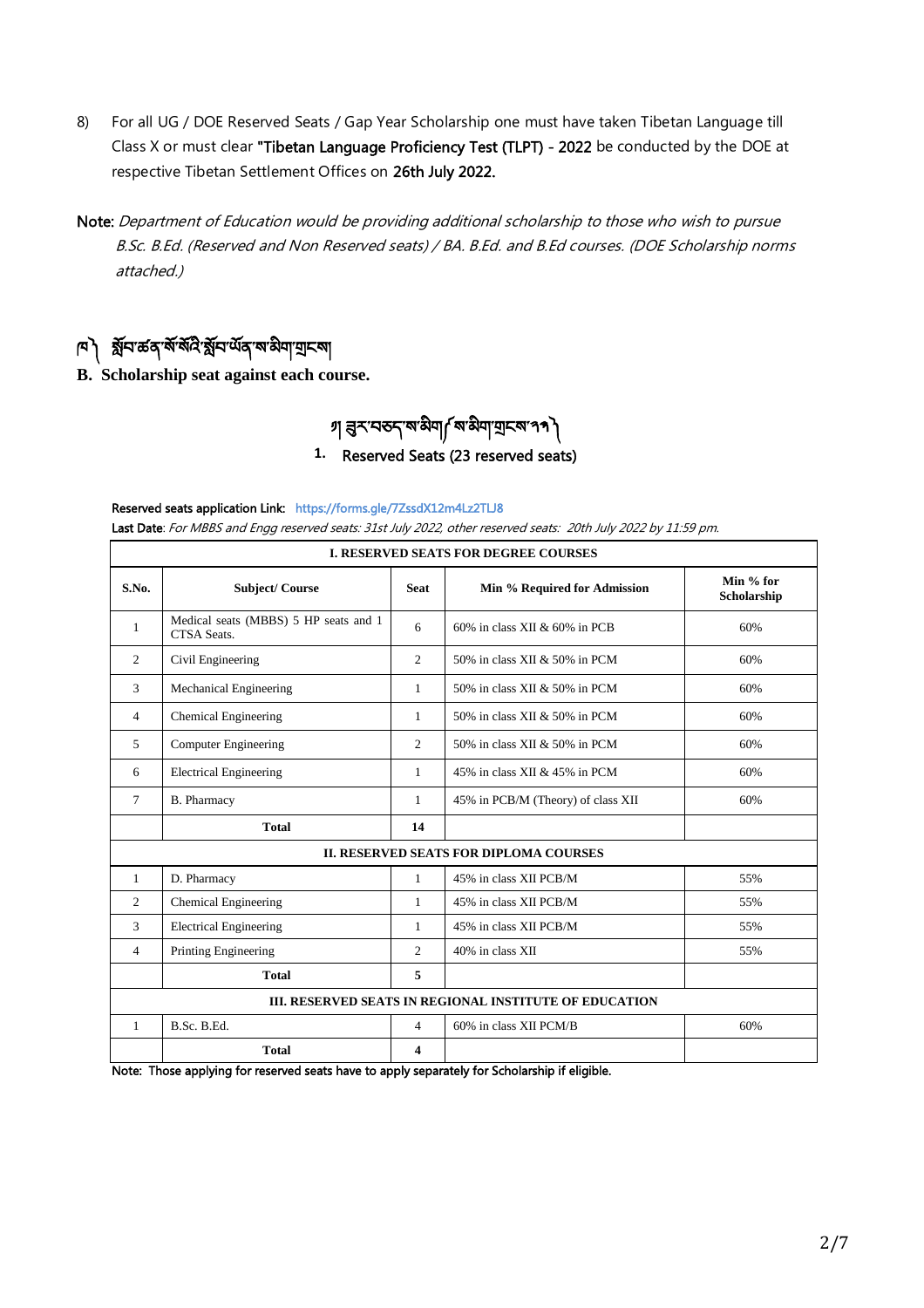## ل العلميّة إلى المُعادي الإعلام المُعادي المُعادي المُعادي المُعادي المُعادي المُعادي المُعادي المُ<br>والتي تعليق المُعادي المُعادي المُعادي المُعادي المُعادي المُعادي المُعادي المُعادي المُعادي المُعادي المُعادي 2. Post Graduates Scholarships: (177 Scholarships)

#### Post Graduates / research Scholarship Application Link: https://forms.gle/vxaz8HdUmSTx8xA26 Last Date: 31st August 2022 by 11:59 pm.

| S.No.          | Subject/Course                                       | <b>Seat</b>    | Min% for Scholarship                             |
|----------------|------------------------------------------------------|----------------|--------------------------------------------------|
| 1              | Ph.D.                                                | 10             | Letter of Acceptance from recognized University. |
| $\overline{c}$ | M.Sc.                                                | 20             | 55% in Bachelor (Science)                        |
| 3              | M.B.A./PGDM                                          | $\tau$         | 60% in Bachelor (CAT/MAT/XAT score preferred)    |
| $\overline{4}$ | M.C.A. (Master of Computer Application)              | 5              | 55% in BCA/ B.Sc. (Comp. Science)/B.Com. (Comp)  |
| 5              | M.P.T. (Master of Physiotherapy)                     | $\overline{4}$ | 55% in Bachelor (B.P.T.)                         |
| 6              | M.D.S. (Master of Dental Surgery)                    | $\mathfrak{2}$ | 60% in Bachelor (B.D.S.)                         |
| 7              | M.D.M.S.                                             | 1              | 60% in Bachelor (M.B.B.S.)                       |
| 8              | M.Ed. (2 reserve for Guidance & Counsel)             | 5              | 50% in B.Ed.                                     |
| 9              | M. Pharm                                             | 5              | 60% in B. Pharmacy (GPAT score preferred)        |
| 10             | M.Sc. MLT. (Medical Laboratory Technology)           | $\mathfrak{2}$ | 60% in Bachelor (B.Sc. M.L.T)                    |
| 11             | M.S.W. (Master of Social Work)                       | $\mathfrak{2}$ | 55% in Bachelor                                  |
| 12             | L.L.M./L.L.B.                                        | 2              | 55% in Bachelor (L.L.B./Any Bachelor)            |
| 13             | P.G. Counseling & Guidance                           | 2              | 50% in Master (2 reserved for women)             |
| 14             | P.G. Journalism/Mass Communication                   | 5              | 50% in Bachelor                                  |
| 15             | C.A. / Cost & Work Accountancy                       | 2              | 60% in Class XII / 50% in Bachelor               |
| 16             | M.A. in Clinical Psychology                          | $\mathfrak{2}$ | 55% in Bachelor (B.A. Psychology preferred)      |
| 17             | <b>MFA</b>                                           | 2              | 55% in Bachelor                                  |
| 18             | M.A.                                                 | 35             | 55% in Bachelor (B.A.)                           |
| 19             | M.Com.                                               | 20             | 55% in Bachelor (B.Com.)                         |
| $20\,$         | B.Ed.                                                | 10             | 55% in Bachelor                                  |
| 21             | B.L.I.S. (Bachelor of Library & Information Science) | 2              | 55% in Bachelor                                  |
| 22             | Post B.Sc. Nursing                                   | 20             | General Nursing and Midwifery (Diploma)          |
| 23             | M. Tech.                                             | $\sqrt{2}$     | 55% in B.Tech. or Equivalent                     |
| 24             | Master in Public Health                              | $\mathbf{1}$   | 55% in Bachelor                                  |
| 25             | M.Sc Nursing                                         | 4              | 55% B.Sc Nursing / Post B.Sc. Nursing            |
| 26             | Others (Master & P.G. Diploma)                       | 5              | 55% in Bachelor                                  |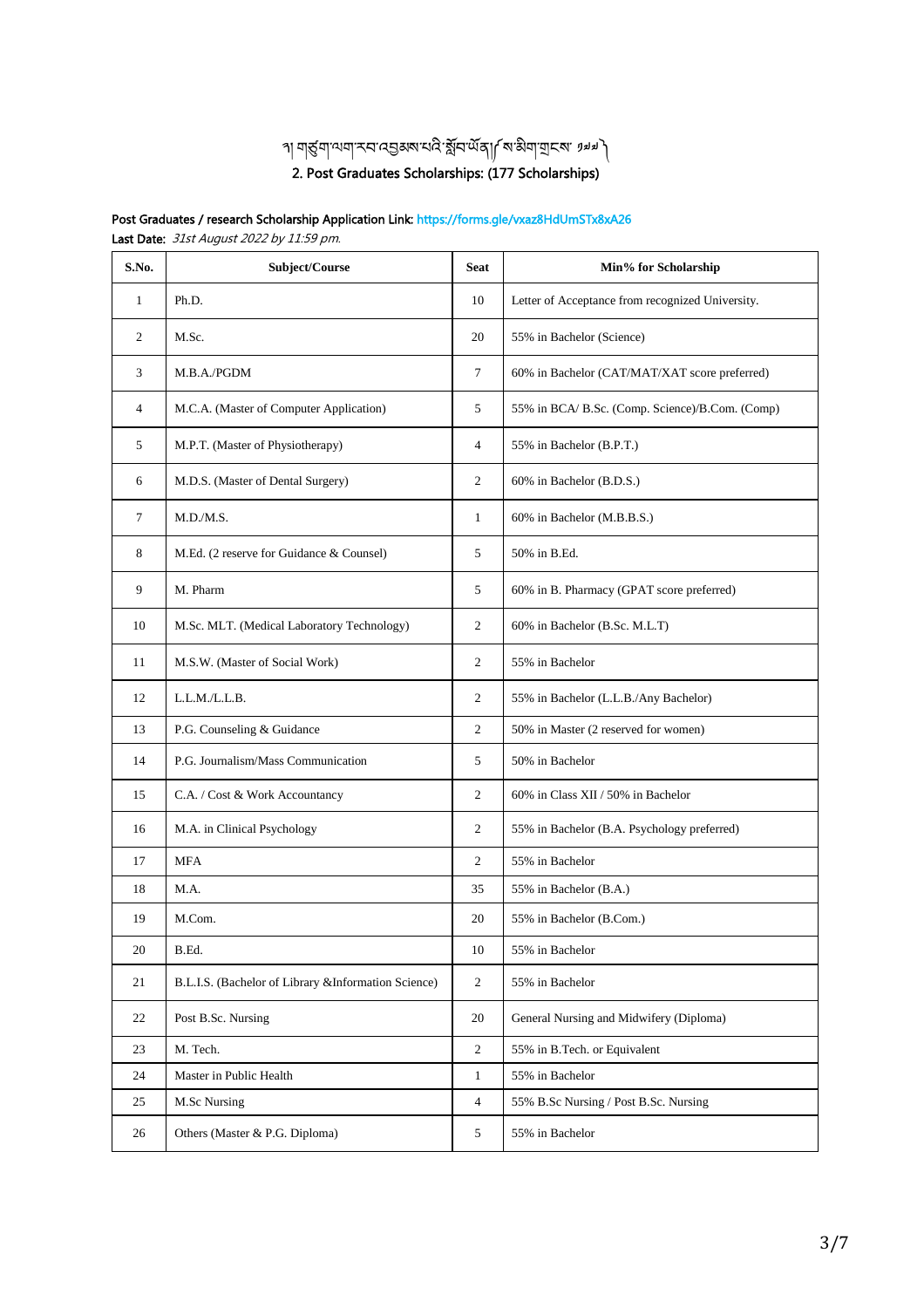## খা ঔ.বন্তু নাপ্ৰীৰ বিভিন্ন এৰাৰ প্ৰাৰম্ভিত স্থান প্ৰাৰম্ভিত স্থান স্থান স্থান স্থান স্থান স্থান স্থান স্থা 3. Under Graduate / Vocational / Diploma Scholarships: (278 Scholarships)

#### Under Graduate Scholarship Application Link: https://forms.gle/ppfa5Uk4FjVWReRX6

Last Date: 20th July 2022 by 11:59 pm.

| S.No           | <b>Subject /Course</b>                                                                                                                                                   | <b>Seat</b>    | Min% for Scholarship                                                                                |  |
|----------------|--------------------------------------------------------------------------------------------------------------------------------------------------------------------------|----------------|-----------------------------------------------------------------------------------------------------|--|
| $\mathbf{1}$   | M.B.B.S.                                                                                                                                                                 | 8              | 60% in class XII PCB (Scholarship Only)                                                             |  |
| $\overline{c}$ | B. Engineering/B. Tech                                                                                                                                                   | $\tau$         | 60% in class XII PCM                                                                                |  |
| 3              | <b>Bachelor of Architecture</b>                                                                                                                                          | 2              | 60% in class XII with PCM (40% score NATA preferred)                                                |  |
| $\overline{4}$ | B.Sc. B.Ed./ BA B.Ed.                                                                                                                                                    | 10             | 60% in class XII science                                                                            |  |
| 5              | B.Elementary Education (B.El.Ed.)                                                                                                                                        | $\overline{c}$ | 55% in class XII (for women)                                                                        |  |
| 6              | B.Sc.Hons in Occupational Therapy, Ophthalmic<br>Techniques, Agriculture, Computer Science, Respiratory<br>Theory, MLT, Biotech, Radiology, Dairy Farming IT &<br>Others | 15             | 55% in class XII Science                                                                            |  |
| $\tau$         | B.C.A. (Bachelor of Computer Application)                                                                                                                                | 10             | 55% in class XII                                                                                    |  |
| 8              | B.P.T. (Bachelor of Physiotherapy)                                                                                                                                       | 3              | 60% in class XII with PCB                                                                           |  |
| 9              | B.D.S. (Bachelor of Dental Surgery)                                                                                                                                      | $\overline{4}$ | 60% in class XII with PCB                                                                           |  |
| 10             | <b>B.Sc. Nursing</b>                                                                                                                                                     | 15             | 60% in class XII Science (4 reserved for women)                                                     |  |
| 11             | <b>Bachelor of Pharmacy</b>                                                                                                                                              | 5              | 60% in class XII science                                                                            |  |
| 12             | Bachelor of Veterinary Service (BVS)                                                                                                                                     | $\mathfrak{2}$ | 60% in class XII with PCB                                                                           |  |
| 13             | B.A. L.L.B. (Bachelor of Law)                                                                                                                                            | 3              | 55% in class XII (CLAT score preferred)                                                             |  |
| 14             | B.A. Hons in English, Psychology, Foreign Language &<br>others                                                                                                           | 30             | 60% in class XII Arts                                                                               |  |
| 15             | B.P.Ed. (Bachelor of Physical Education)                                                                                                                                 | $\overline{4}$ | 55% in class XII (2 reserved for women)                                                             |  |
| 16             | B.B.A. / B.B.M. / B.B.S. / F.M.M.                                                                                                                                        | 15             | 55% in class XII                                                                                    |  |
| 17             | B.H.M. (Bachelor of Hotel Management)                                                                                                                                    | 10             | 55% in class XII                                                                                    |  |
| 18             | <b>B.Com. Hons</b>                                                                                                                                                       | 8              | 60% in class XII Commerce with Math                                                                 |  |
| 19             | B.F.A. (Bachelor of Fine Arts)                                                                                                                                           | 3              | 60% in class XII                                                                                    |  |
| 20             | B.S.W. (Bachelor of Social Work)                                                                                                                                         | $\overline{2}$ | 55% in class XII                                                                                    |  |
| 21             | Bachelor in Special Education                                                                                                                                            | $\mathbf{1}$   | 55% in class XII                                                                                    |  |
| 22             | Bachelor (Others)                                                                                                                                                        | $\overline{4}$ | 60% in class XII                                                                                    |  |
| 23             | B.A. General                                                                                                                                                             | 20             | 60% in XII Arts & 65% in Vocational                                                                 |  |
| 24             | <b>B.Sc.</b> General                                                                                                                                                     | 5              | 55% in class XII Science                                                                            |  |
| 25             | B.Com. General                                                                                                                                                           | 15             | 60% in XII Commerce & 65% in Vocational                                                             |  |
| $25\,$         | Front Office/Housekeeping/Food Production &<br>Beverages, Cookery Craft.                                                                                                 |                |                                                                                                     |  |
| 27             | Travel, Tourism & Ticketing.                                                                                                                                             |                | Vocational Courses: 55% in class XII (5 reserved for<br>women). Course should be minimum of 9 Month |  |
| 28             | Office Management/Secretarial Practices.                                                                                                                                 |                |                                                                                                     |  |
| 29             | Hotel Management.                                                                                                                                                        | 30             |                                                                                                     |  |
| 30             | Beautician.                                                                                                                                                              |                |                                                                                                     |  |
| 31             | Stock Market.                                                                                                                                                            |                |                                                                                                     |  |
| 32             | Airhostess/Flight Steward/Make-up Artist.                                                                                                                                |                |                                                                                                     |  |
| 33             | Others.                                                                                                                                                                  |                |                                                                                                     |  |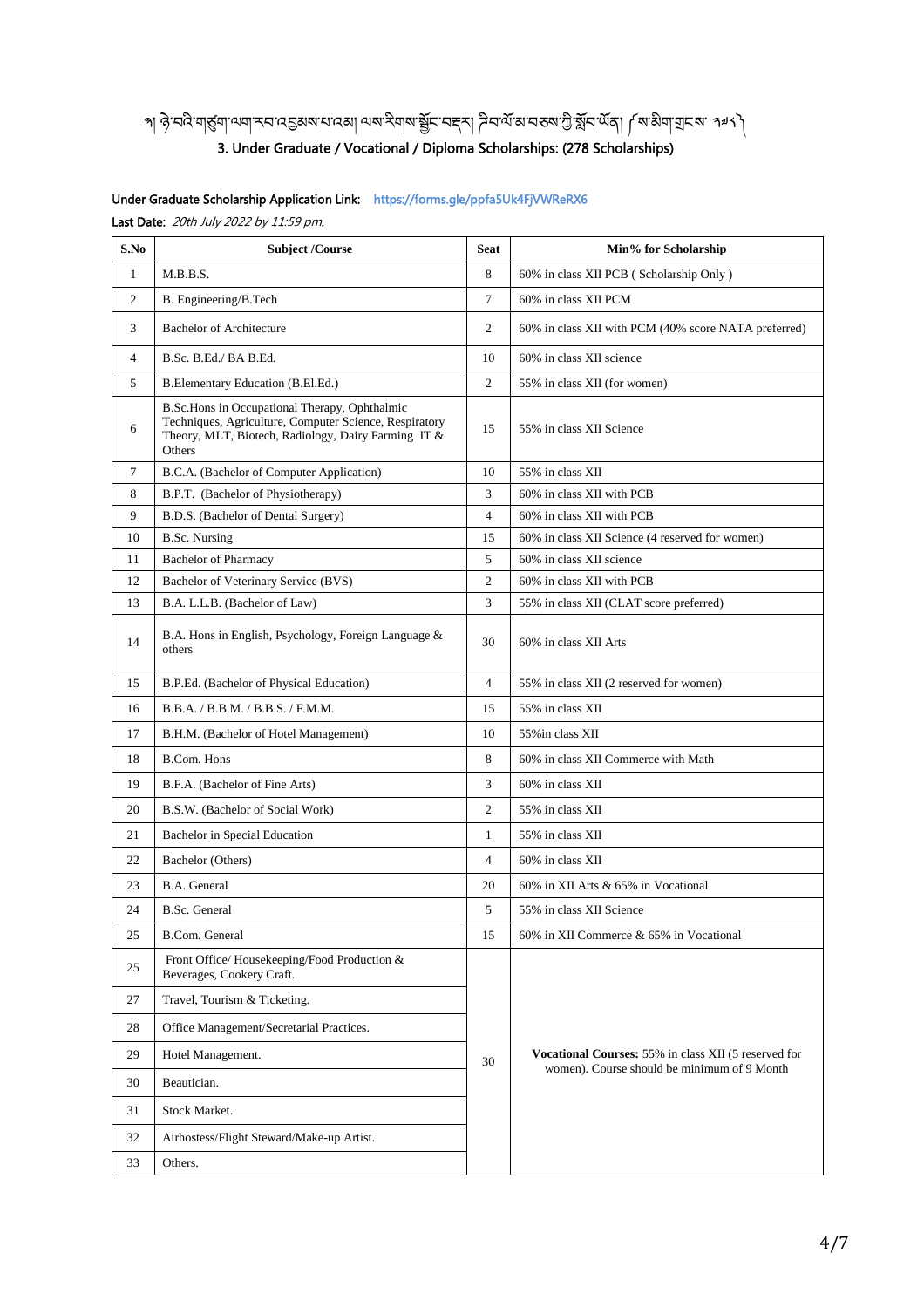| 34 | Web Designing / Multi Media / Animation | 5              |                                                     |
|----|-----------------------------------------|----------------|-----------------------------------------------------|
| 35 | Graphic Designing                       | 5              |                                                     |
| 36 | <b>General Nursing</b>                  | 10             |                                                     |
| 37 | Fine / Commercial Arts                  | $\overline{c}$ |                                                     |
| 38 | Medical Laboratory Technology (MLT)     | $\overline{c}$ |                                                     |
| 39 | Dental Hygienist                        | 2              |                                                     |
| 40 | Dental Mechanist                        | 2              |                                                     |
| 41 | Photography/Film Making                 | 2              | Diploma Courses: 55% in class XII (Course should be |
| 42 | Radiology                               | $\mathbf{1}$   | minimum of 9 Month)                                 |
| 43 | D.Pharmacy                              | $\mathbf{1}$   |                                                     |
| 44 | Chemical Engineering                    | 1              |                                                     |
| 45 | <b>Electrical Engineering</b>           | 1              |                                                     |
| 46 | Printing Engineering                    | $\mathbf{2}$   |                                                     |
| 47 | Horticulture                            | $\overline{c}$ |                                                     |
| 48 | Dairy Farming                           | $\overline{c}$ |                                                     |
| 49 | Others                                  | 5              |                                                     |

## ༤། བོད་ཀྱི་སོལ་རྒྱུན་བཟོ་རྱིགས། ས་མྱིག ༡༠ **(Tibetan Arts and Crafts: 10 seats)**

ལ་བྲྱིས་དང་། རྐོས་རྱིས། ཤྱིང་བཟོ། འཚེམ་བཟོ། སྣུམ་ཚོན་རྱི་མོ། ཐང་གའཚེམ་དྲུབ་བཅས་ཀྱི་ཆེད་སོབ་ཡོན་གངས་ ༡༠ ཡོད། སོབ་གཉེར་བ་འདྱི་རྱིགས་ནོར་ গ্নীমস্ত্ৰই গ্লীবানমা ধানাৰী আৰু বিধায়ী আৰু বিধায়ী আৰু বিধায়ী আৰু বিধায়ী আৰু বিধায়ী আৰু বিধায়ী বিধায়ী ঘতম'মা্ম'মুম'বই'ইমাইমিক্ত মৰিম'মাৰিমা'বৰ্মীমা

Ten (10) Seats are offered for the courses such as Tibetan Contemporary Art, Woodcraft, Carpentry, Tailoring, OilPainting &Thangka Painting. These courses must be taken from institutes such as Norbulingka, TCV Patlikuhl, Tibetan Homes Mussoorie, Varanasi (CIHTS) and Pokhra Vocational Center.

## ༥། བོད་ཀྱི་མཐོ་རྱིམ་རྱིག་གནས་སོབ་སོང་། ས་མྱིག ༣༥ **(Higher Tibetan Studies: 35 seats)**

য়'মুম্বেন্ট্র'স্কর্স্রিস'র্মন'নাড়িস'দেন্দ্র'ন্ট'ন্সইনাড়ান্মন'নেন্ড্রমম'ন্সই ক্রন'র্মুন'র্মর'ন্সেম' ক ন্না। শর্ত্তমা'ন্সামন্সম'নে'ই'ক্কন'র্ম্রন'র্মন' আ্বৰে: ১ অঁন। নিম্বৰৰ ইনিষ্ট্ৰান বৰ স্ত্ৰীসমাৰ্লৰ অৰুজন্মীন বিৰত্তী বৰ স্ত্ৰীসমাৰ্লৰ জ্ঞান বৰ্ত্তীসমূহ বিৰত্ত ॷॕॸॱॶॣॸॱॹॖॎॱॹ॔ॴऀऻॱॷॕॴख़ॳॱॳड़ॖऻॱख़ॾॱख़ऺॳॳॳड़ॱॷॺॱॳॎॕॴख़ऻख़ॷॴख़ॳख़ॱऄख़ऻफ़ॖॷॴख़ॷऻख़ख़ऻॷॴख़ऻॸॳॣख़ॷऻॸॖख़ॖऻॱॷॷॴ <u>নাৰ্ম্মজ্ঞমাৰ্মৰ্দ্ৰ স্থানস্মীন্দ্ৰ মান্দ্ৰ মান্দ্ৰমান্ত্ৰ দ</u>ৰ্শ্ৰমা

Twenty five (25) seats are offered for Higher Tibetan Studies (20 for UG and 5 for PG) at College for Higher Tibetan Studies (CHTS), Sarah and Ten (10) seats are offered to Norbulingka Institute Academy of Tibetan Culture. Interested candidates must contact directly to CHTS and Norbulingka Institute for application.

## ༦། བལ་ཡུལ་ཁུལ་གྱི་བོད་རྱིགས་སོབ་ཕྲུག་ཆེད་ཟུར་བཅད་སོབ་ཡོན། ས་མྱིག ༡༥ **(Reserved for Nepal: 15 seats)**

বণ্ড়্যণস্ট্র্বিশ্রাদ্মা রম্বাইের ইম্বার্ছ্যদ্বিম র্দ্রবার্থই স্থান খ্রদাক্তবার্ণ বার্ষ্য নামা করা ব্যক্তবার্ষ বাৰ্ণা উঁদা বৰ্ক্তমস্ত্ৰৰ ব্যৱশত্ত্বী কৰি ক্ৰমৰ বিৰোধ কৰা প্ৰকাশ কৰা বৰ্ত্ত ৰাই ক্ৰম কৰা কৰা বিৰোধ বিৰোধ পৰি

Fifteen (15) seats are reserved for UG courses for Tibetan Student who've graduated Class XII from Nepal.Interested candidates must contact directly to Snow Lion Foundation (SLF), Nepal, for application.



**Note:** Tibetan students from Nepal who've graduated Class XII from India and those who wish to apply for PG scholarship may submit application directly to the Department of Education.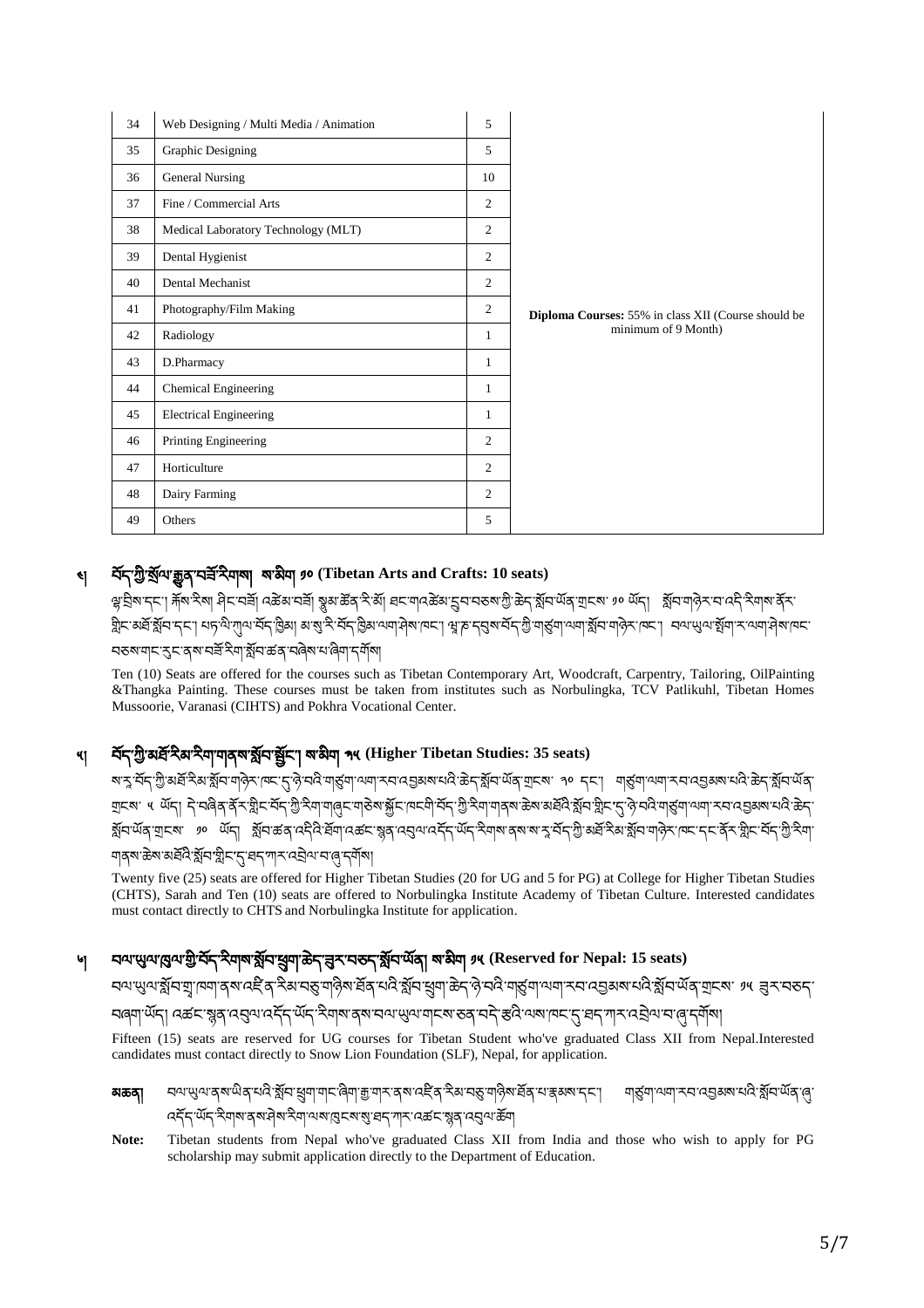### ༧། གསོ་བ་རྱིག་པའྱི་སོབ་ཡོན། ས་མྱིག ༡༠ **(Sowa Rigpa: 10 seats)**

ানাগণ্ড খ্টাব ষ্ট্ৰান্ড্ৰান্ট মুখন অন্তৰ্জীৰ অন্য মুখন অন্তৰ্ভুগত আৰু প্ৰকাশক আৰু অন্য মুখাৰ মাত্ৰা অন্য অন্য স ઘલે કૅવા ચૅન गुजारू च देवा घड़े ख़ब ऊँवारा गुरे स्वादद्देव ॲन घड़े गायू देवा श्लेम गढ़ेन ख़बा बन श्लेम बना हवा

Ten (10) seats are offered to study Tibetan Medicine/Astrology. One must have scored minimum of 60% marks in Class XII board exam and must have got admission in a Tibetan Medical/Astro College recognized by the Central Council of Tibetan Medicine.

## ণ **৺**চূ<sup>'ঝে</sup>বি'হ্ল'ম'মৰ্ষ্ট<sup>2</sup>ৰ'ৰ্ম্মুন'মৰ্ট্স'ম্মন'ন্মৰ্হ'ৰ্ম্মুন'ৰ্ম্মন' অ'ঠীম ৶ (DLIHE: 7 Seats)

ক্ট্রাস্ত্রাস্থ্রাস্থ্রাস্থ্রাস্থ্রাস্থ্রাস্থ্রাস্থ্রাস্থ্রাস্ম্রাস্করারেগ্রুমার্মেই উন্মুম্মেরিস্মার্থ ধ্রন্। ইনামাইনাস্করার্মাস্করার নাকমা སོབ་ཡོན་གངས་ ༧ ཡོད། སོབ་ཚན་འདྱིའྱི་ཐོག་འཚང་སྙན་འབུལ་འདོད་ཡོད་རྱིགས་ནས་སེང་ལོར་༸ཏཱ་ལའྱི་བླ་མ་མཐོ་རྱིམ་སོབ་གཉེར་ཁང་དུ་ཐད་ཀར་འབྲེལ་ ন'ৰে'নৰ্মীমা

Seven seats are offered to The Dalai Lama Institute for Higher Education (5 for PG and 2 for Ph.D). Interested candidates must contact directly to DLIHE for application.

### ག༽ ཤེས་རྱིག་མཐོ་སོབ་སོབ་ཡོན་གྱི་སྒྲྱིག་གཞྱི་ཞྱིབ་ཕྲ་གཤམ་གསལ་དྲྭ་ཚིགས་ཁག་ནས་གཟྱིགས་ཐུབ།

The "DOE Scholarship Rules and Regulations" can be viewed in detail from the websites below.

#### www.sherig.org

མཆན། ཤེས་རྱིག་སོབ་ཡོན་འདྱི་བཞྱིན་ཐོབ་ཐང་ཞྱིག་མྱིན་པར་རོགས་སྐྱོར་ཚུལ་དུ་སར་བ་ཞྱིག་ཡྱིན་པར་སོང་། དེ་དོན་སྙན་འབུལ་བ་ཡོངས་ནས་དགོངས་བཞེས་དགོས་ <u>ਖ਼এ'ৰের্ই</u>র অর্জ'ব্যব্জ'বেট্রীয়'ইজ'র্উন্'ইঅ্ম'স্ক্রুরজ'র্জ'র্মুব'র্উর'ৰ্ই'ণ্ড্'র'ন্মী্জ'য'অর্ক্ট'ৰ্ইর'আব্রু'প্রক বর্ষন স্নান্ম (ৰাজ্য অবা

**Note:** The DOE Scholarship is provided to help those who're in need and shouldn't be treated as a privilege. Therefore, those who are in sound economic condition are requested not to apply for this scholarship.

#### འབྲེལ་གཏུག་ཞུ་ཡུལ། **(For queries, contact:)**

Lobsang Dhargye: For **Ph.D, UG General, Vocational & Diploma courses / MBBS reserved seats. 9805688414** Lodoe Rabsel: For **UG Professional courses/ other reserved seats. 9805203182** Tenzin Tashi: For **PG/Masters courses. 7678326285**

#### **Posted by:**

Scholarship Section Department of Education, CTA Gangchen Kyishong, Dharamsala - 176215 District Kangra, Himachal Pradesh, India Phone: +91.01892.226695, 222572, 222721 Email: doe.lobyon@tibet.net, scholarship@tibet.net Website: www.sherig.org, www.lamton.org

**Date: 11th April, 2022**